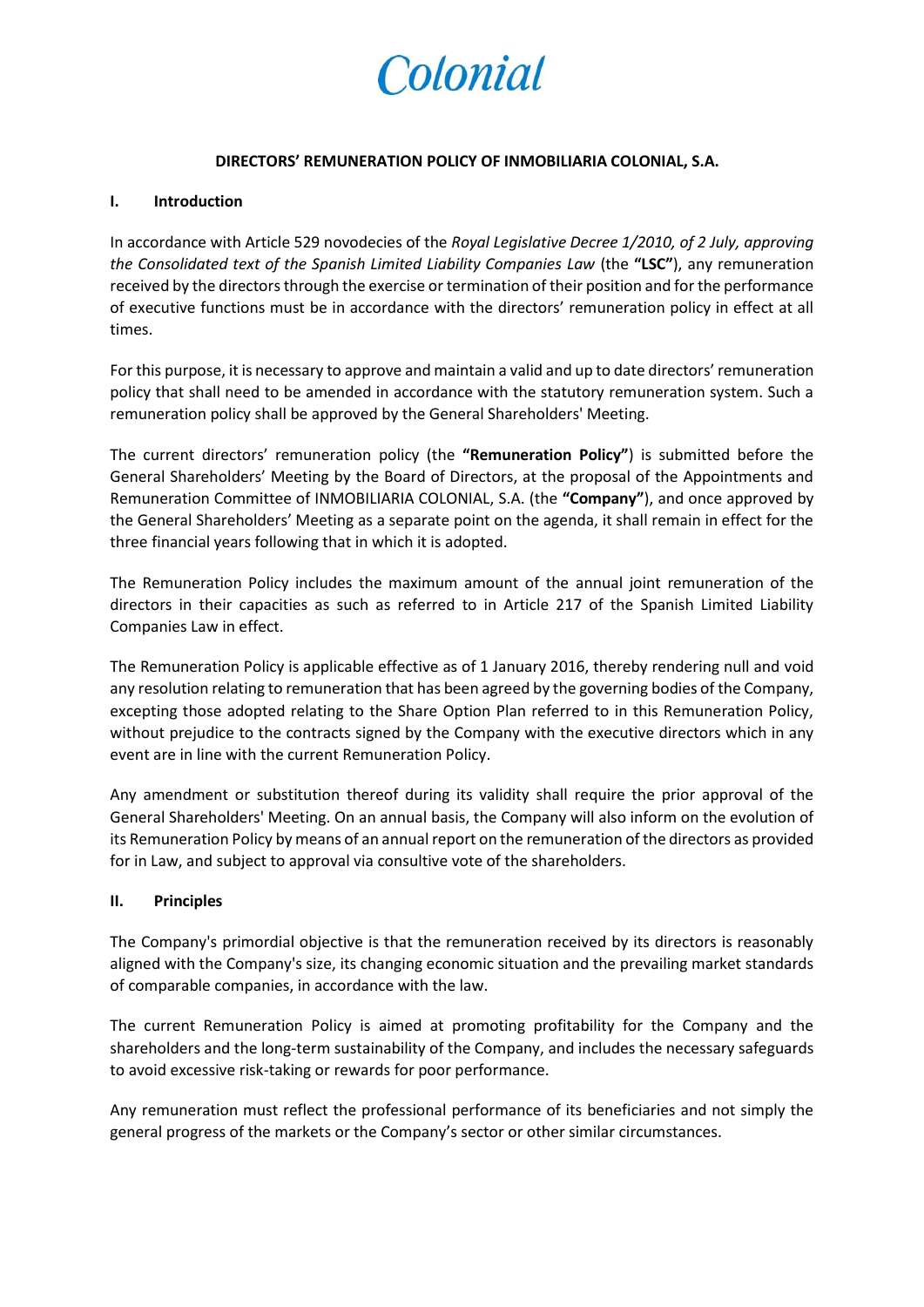

In turn, the current Remuneration Policy's objective is that the remuneration of the Board of Directors should be sufficient to attract and retain directors with the desired profile, and to reward the dedication, abilities and responsibilities that the position demands, but should not be so high as to compromise the independent judgment of non-executive directors.

The Board of Directors of the Company undertakes the commitment to enforce the principle of transparency of all items of remuneration received by the directors, supplying transparent information issued sufficiently in advance and fully respecting the recommendations of good corporate governance generally recognised in the international markets with regard to directors' remuneration. To such effect, the Board of Directors is committed to the transparency of the directors' remuneration, detailing all remuneration received by the directors in a detailed and individual manner, according to their positions and categories.

# **III. Process for determining the Remuneration Policy**

In accordance with the law and the rules of Corporate Governance of the Company, the Board of Directors has the power to adopt, within the legal framework, the principles and recommendations of Good Corporate Governance, the Bylaws, the Regulations of the Board of Directors and this Remuneration Policy, the decisions relating to the remuneration of the directors, as well as, in the case of the executive directors, the remuneration for their executive functions and other conditions in their contracts.

The Appointments and Remuneration Committee is the body that reports on and presents to the Board of Directors any proposals regarding any issues of a remuneration nature attributed to it in the Bylaws, the Regulations of the Board of Directors and in this Remuneration Policy, among others, ensuring the observance of the established Remuneration Policy and proposing, where required, any amendments that it deems appropriate.

Pursuant to Article 33 of the Regulations of the Board of Directors, the Appointments and Remuneration Committee currently has 4 members designated by the Board of Directors, all of whom are non-executive directors. In particular, the Committee comprises two independent directors (Carlos Fernández-Lerga Garralda and Javier Iglesias de Ussel Ordís) and 2 proprietary directors (Juan Villar-Mir de Fuentes, Juan Carlos García Cañizares). In addition, the Chairman of the Appointments and Remuneration Committee is one of the independent directors that sits on this Committee.

The Appointments and Remuneration Committee shall meet with the frequency necessary to fulfil its duties.

Without prejudice to other tasks that may be delegated to it by the Board of Directors, the Appointments and Remuneration Committee has the following responsibilities relating to remuneration:

- **-** to propose to the Board of Directors the Remuneration Policy applicable to Directors and senior management;
- **-** to propose to the Board of Directors the individual remuneration of the Chairman of the Board and the Chief Executive Officer, and other contractual conditions as executive directors, as well as their approval and that of the basic conditions for contracts of the executive directors, reporting and making proposals on incentive plans over several years that affect the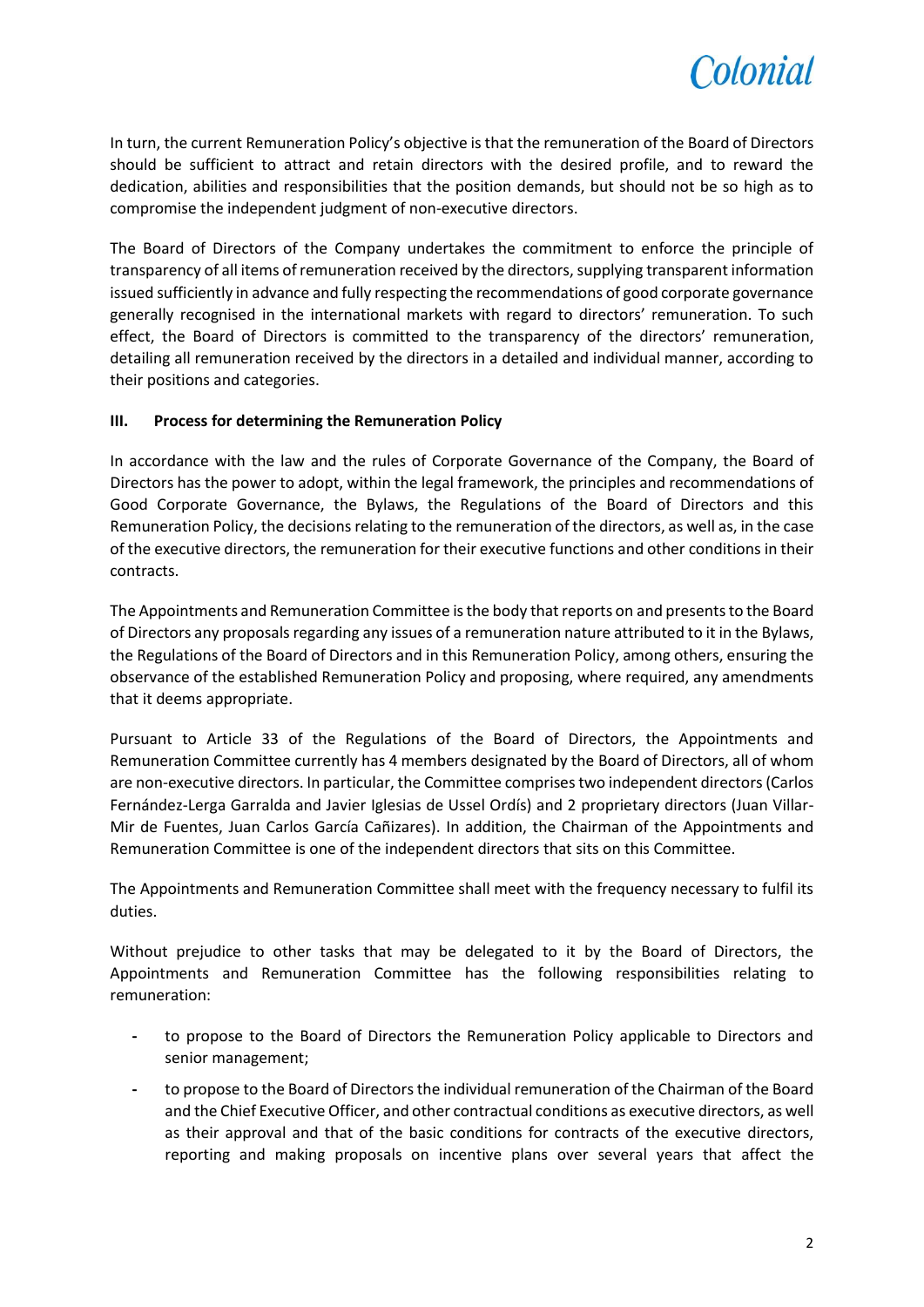

Company's executive directors and senior management, and in particular, those that may be established in relation to the value of the shares;

- informing the Board of Directors regarding the fulfilment of the conditions upon which the variable remuneration depend and the settlement of the remuneration plan in shares; and
- **-** ensure the transparency of the remuneration and the inclusion of information regarding the remuneration of the directors in the Annual Notes to the Financial Statements and in the annual report on the remuneration of the directors.

The Regulations of the Board of Directors establish, for both the Appointments and Remuneration Committee and for directors in general, that they may all (the Committee or Board members as the case may be) request external assessment in the areas they deem appropriate. To this end, the Company has called on expert external advisers for the adequate performance of their duties.

### **IV. Remuneration of the Directors**

### **IV.1. Remuneration of non-executive directors in their capacity as such**

The maximum amount of the remuneration for all the directors in their capacity as such is established at €1,900,000. This maximum amount shall remain valid, effective as of 1 January 2016, unless its amendment is not approved by the General Shareholders' Meeting. However, if the number of members of the Board of Directors should increase, this maximum amount shall increase by 10% for each new member of the Board or Committees that imply an increase in the number of its members.

This annual remuneration, in accordance with Article 217.2 of the LSC and Articles 30 of the Bylaws and 21 of the Regulations of the Board of Directors, will consist of a remuneration that will include (i) a fixed annual amount, and (ii) the attendance fees for sessions of the Board or Committees.

The executive directors, contrary to the non-executive directors, do not receive a remuneration for sitting on the Board of Directors of the Company, nor its committees; nor do they receive a fixed annual amount or attendance fees for attending sessions of the Board of Directors of the Company or its committees.

The remuneration contained in this section will be adjusted to the standards of the market according to the function of the positions held on the Board of Directors and the committees to which they belong, their dedication and their attendance to meetings of the Board of Directors and the committees of which they form a part, always taking into account the maximum amount indicated above.

The determination and the distribution of the fixed remuneration of each director and for the attendance to meetings of each non-executive director in their capacity as such will correspond to the Board of Directors, at the proposal of the Appointments and Remuneration Committee, taking into account to such purpose the roles and responsibilities attributed to each non-executive director, whether they are on any of the committees of the Board of Directors, the assessment of the performance and other circumstances it considers relevant.

Similarly, the directors, in their capacity as such, shall be covered by a collective civil liability insurance policy that covers liability from actions and conduct of the Company's directors and managers in the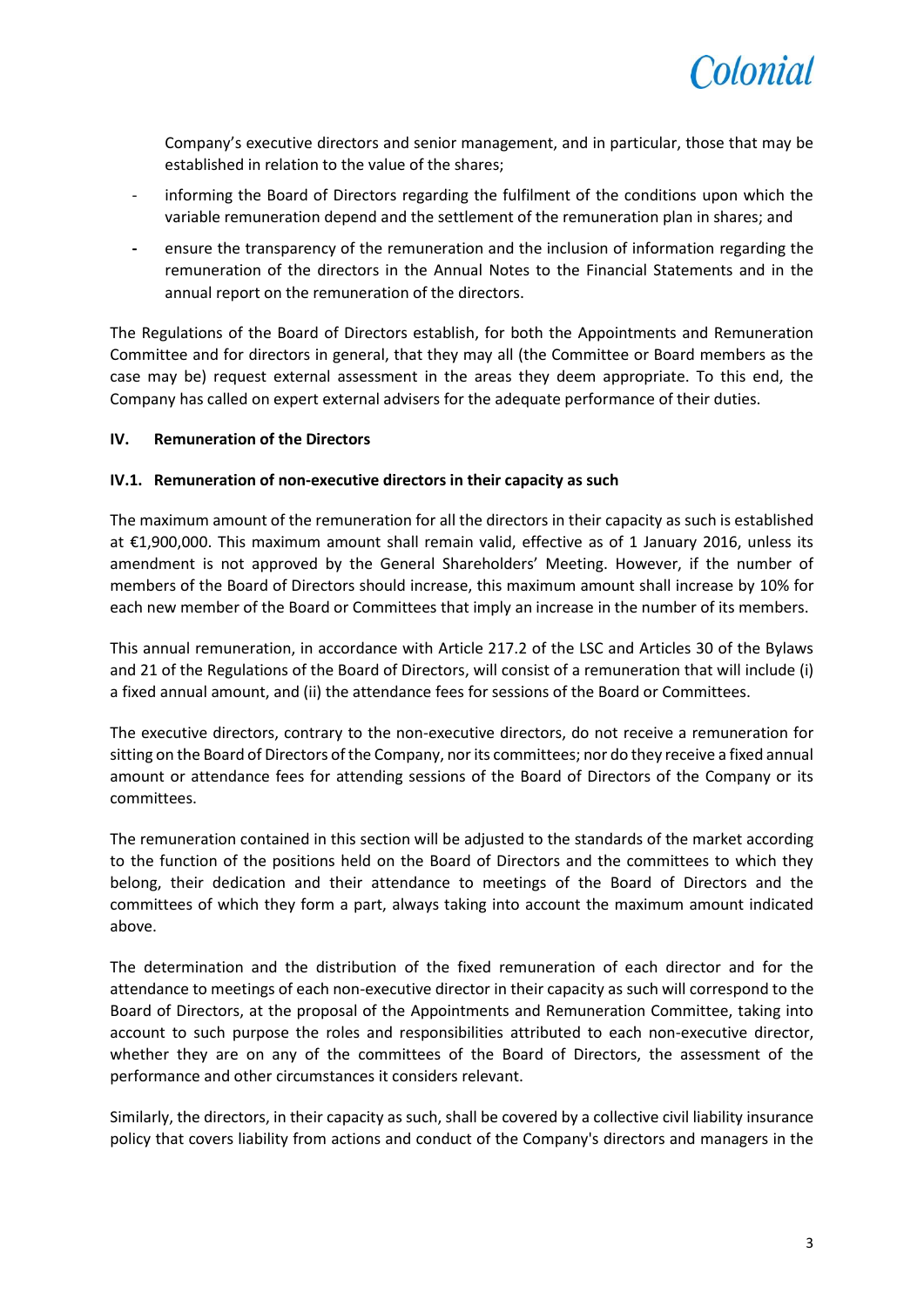

performance of their duties. The cost of this insurance is not included in the annual limit for all the above mentioned directors.

## **IV.2 Remuneration of executive directors**

By virtue of the applicable legislation, the Chairman and the CEO hold signed contracts with the Company, respectively, these being contracts previously approved by the Board of Directors.

Each contract details the concepts for which one of them may receive remuneration for the performance of executive functions, including where appropriate, the eventual compensation for the early termination of these functions. The board members cannot receive any remuneration for the performance of executive functions if such amounts or concepts are not provided for in the contract.

Such contracts shall adapt to the following parameters:

### *Fixed remuneration*

The annual fixed remuneration of the executive directors, effective as of 1 January 2016, will be as follows:

- Chairman of the Board of Directors: the fixed annual remuneration for the Chairman of the Board of Directors for 2016 is FIVE HUNDRED AND FIFTY THOUSAND EUROS (€550,000). This amount will be automatically updated in accordance with the Consumer Price Index (CPI) published by the Spanish National Statistics Institute, corresponding to the calendar year preceding the date of the revision, or any other official index of reference that may replace it in the future.
- Chief Executive Officer: The fixed annual remuneration for the CEO for 2016 is SIX HUNDRED THOUSAND euro (€600,000). This amount will be automatically updated in accordance with the CPI published by the Spanish National Statistics Institute, corresponding to the calendar year preceding the date of the revision, or any other official index of reference that may replace it in the future.

The annual fixed remuneration is payment for all the executive functions that the Chairman and the CEO perform in the Company, encompassing all those of an executive nature as well as for sitting on the Board of Directors of the Company and its committees and for attending sessions of the former.

This annual fixed remuneration takes into consideration the level of responsibility of the executive directors, ensuring it is competitive with that applied in other entities comparable in terms of capitalisation, size and international presence. For its determination, the proposal presented to the Board of Directors by the Appointments and Remuneration Committee has considered the specific characteristics of each position and the level of responsibility and dedication required.

Furthermore, the Company shall pay the Chairman of the Board of Directors and the CEO determined remuneration in kind, such as the use of a vehicle, family medical, incapacity and accident insurance and other social benefits the company may pay of a general nature to its senior management. Likewise, and in relation to the CEO, the Company pays remuneration in kind in the form of a life insurance policy in his/favour.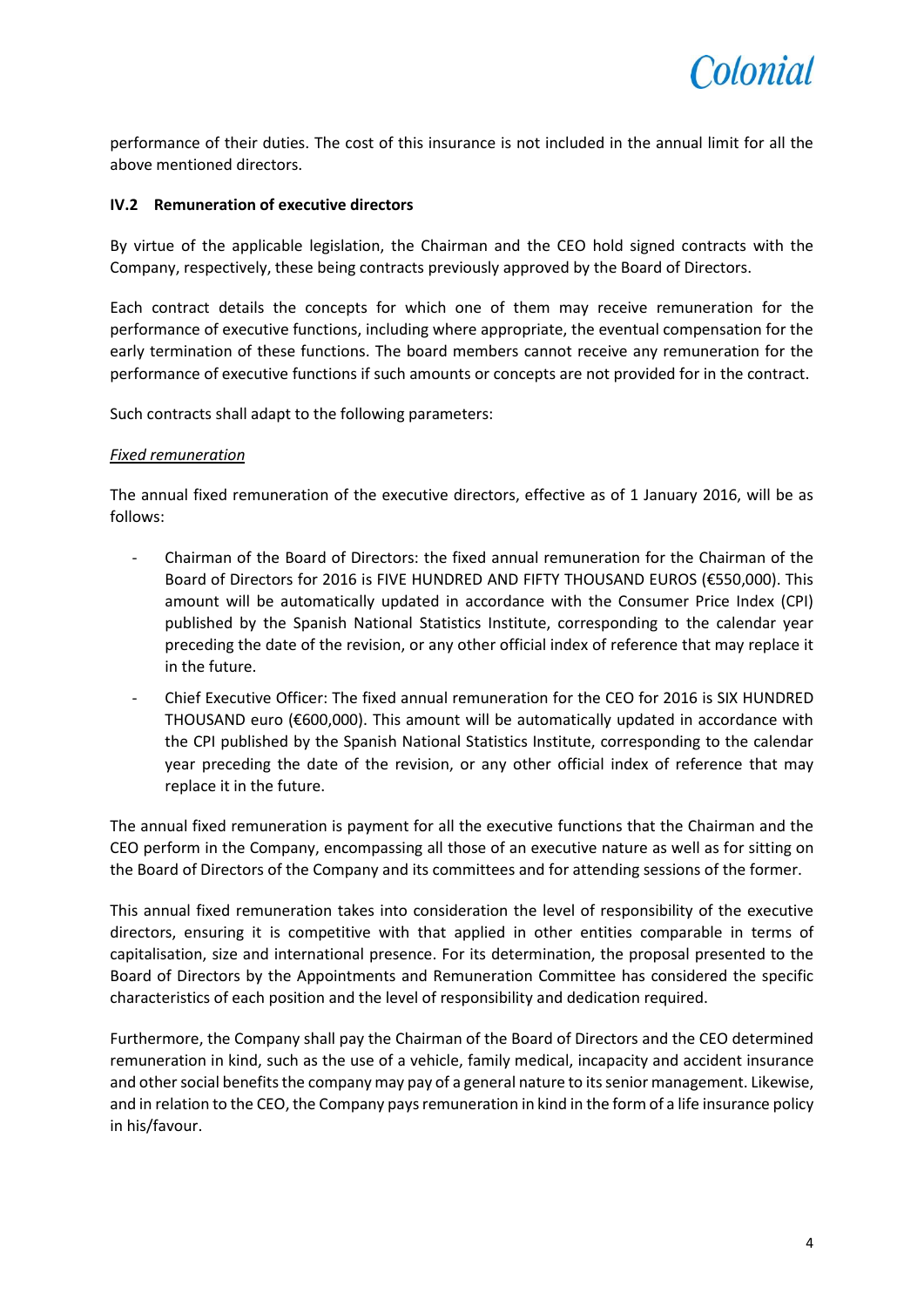

Similarly, the Company undertakes to arrange and maintain, at its cost, a civil liability insurance to cover any liability from the actions and conduct of the executive directors as a consequence of the performance of their duties as directors of the company under the terms established in their contracts.

# *Variable remuneration*

The variable remuneration that may be agreed by the Board of Directors at the proposal of the Appointments and Remuneration Committee and established in the contracts of the executive directors should include limits and technical safeguards to ensure they reflect the professional performance of the beneficiaries and not simply the general progress of the markets or the company's sector, or other circumstances.

In particular, variable remuneration items should:

- Be subject to predetermined and measurable performance criteria which consider the risk assumed to obtain a given outcome.
- Promote the long-term sustainability of the company and include non-financial criteria that are relevant for the creation of long-term value, such as compliance with internal rules and procedures of the Company and its risk control and management policies, as well as the creation of a management team to guarantee the sustainability of the Company.
- Be focused on achieving a balance between the delivery of short, medium and long-term objectives, thus permitting pay rewards for continual performance, maintained over sufficient time to appreciate the contribution to long-term value creation. This will ensure that performance measurement is not based solely on one-off, occasional or extraordinary events.

Remuneration linked to Company earnings should bear in mind any situations detailed in the external auditor's report that reduce their amount.

The contracts of the executive directors shall include a clause that allows the Company to reclaim, in determined cases, the total or partial refund of its variable remuneration. This decision will be taken by the Board of Directors at the proposal of the Appointments and Remuneration Committee.

The variable remuneration will be determined on an annual basis by the Board of Directors, at the proposal of the Appointments and Remuneration Committee at a global level depending on objectives of a quantitative and qualitative nature. In this regard, the objectives or parameters to which this remuneration is subject shall be of a personal nature, such as dedication or professional experience, or a financial or budgetary nature; the degree of fulfilment of the annual budgetary objectives, of the investment objectives or the property occupancy rate, as well as the result of the evaluation of the performance of the functions of the position, of the supervision of corporate governance and the contribution to improving the corporate reputation of the Company.

The Chairman and the CEO may receive as an annual variable remuneration an amount of up to 100% of the fixed remuneration corresponding to each one.

The Appointments and Remuneration Committee shall assess the degree of fulfilment of the objectives of the variable remuneration of the executive directors and propose to the Board of Directors for each one of the executive directors, the degree and amount of variable remuneration that, where applicable, the Chairman and CEO may receive.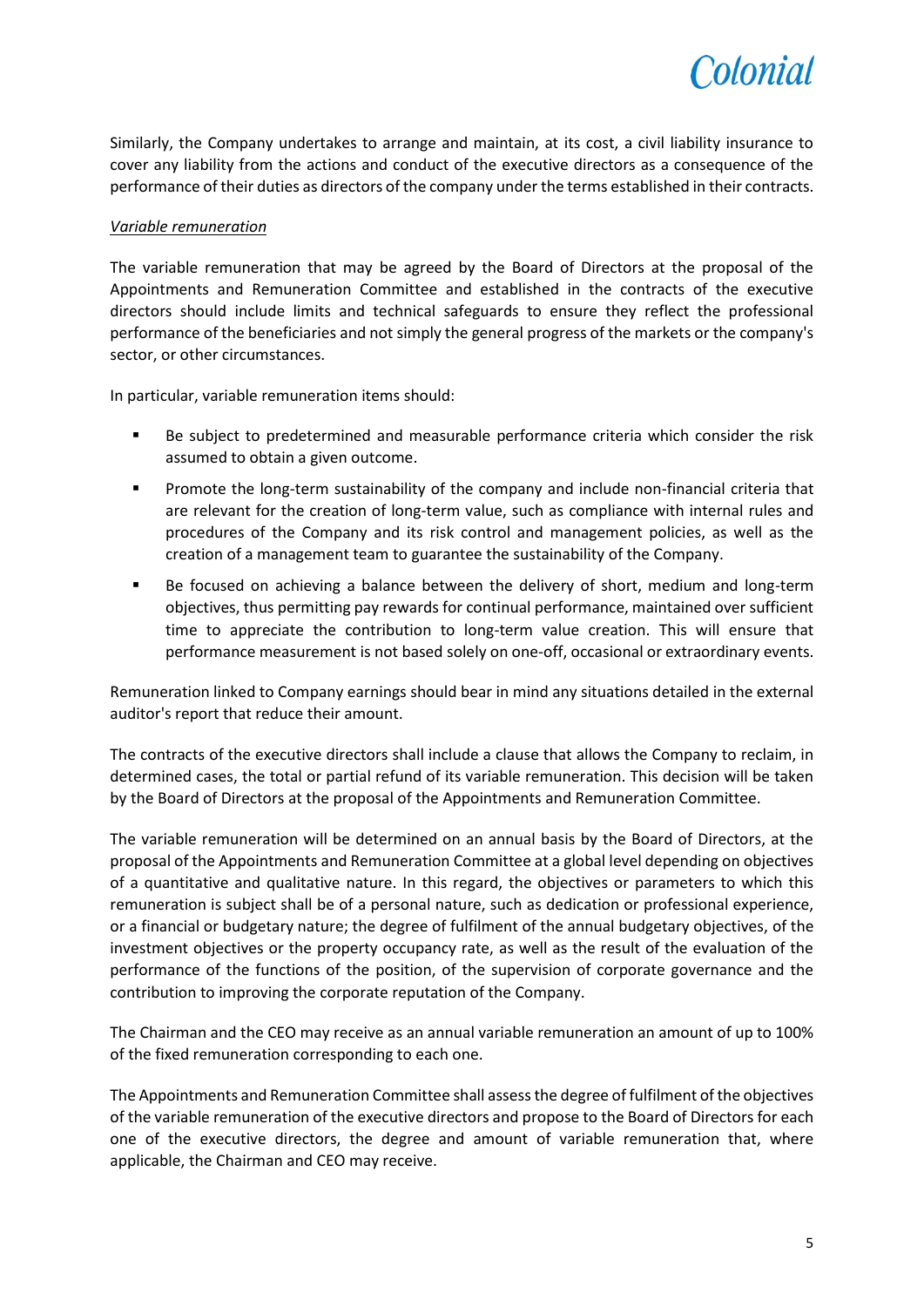

The Chairman and the CEO may further receive, every year, should the exceptional conditions set out in this paragraph arise, an additional variable remuneration, the maximum amount of which will reach up to 200% of their fixed annual remuneration. This additional variable remuneration can be agreed with attention to the participation of one or both executive directors in corporate operations concerning acquisition, investment, restructuring operations or any other type of operation or act which due to its nature, complexity, amount and outcome generate a significant value added to the shareholders or result in a financial profit or an increase in equity which reinforces the sustainability of the Company.

The Board of Directors, at the proposal of the Appointments and Remuneration Committee, will agree, where applicable, to fix for each one of the executive directors the amount and settlement date of this additional variable remuneration within the criteria set out in this Remuneration Policy.

The payment of the additional variable remuneration will not have the condition of salary or remuneration for the purposes of its inclusion in the base applicable for the calculation of any compensation that may arise for the termination of the contract or retirement of the executive directors.

# - *Long-term variable remuneration plan*

The executive directors may participate in long-term incentive plans linked to the conditions and strategic objectives payable in cash or shares, established by the Company for its senior management.

During the validity of this policy, the Company's Chairman and the CEO are beneficiaries of the following long-term incentive plan implemented by the Company, payable in shares of the company.

Share option plan ("**Plan**"): the General Shareholders' Meeting of 21 January 2014 approved, after a favourable report by the Appointments and Remuneration Committee, the amendment to the longterm variable remuneration plan approved by the General Shareholders' Meeting on 21 June 2011 and aimed at the Chairman of the Board of Directors, and the members of the management committee of the Company, consisting of the conditional and restricted delivery of Colonial shares recorded in the information published in the CNMV and on the Company's website. The Plan's ultimate purpose is to establish a complementary remuneration system in order to achieve a greater alignment of the interests of the recipients with the main interests pursued by the Board of Directors and by the management team, this being the maximisation of profits for the shareholders within the framework of the remuneration policy which is aimed at promoting the long-term profitability and sustainability of the Company.

The most important aspects of the Plan are as follows:

1. Description of the plan: delivery of ordinary shares to the beneficiaries of the Plan depending on annual compliance with certain indicators and on its beneficiaries being executive directors or having a commercial or employment relationship with the Company or its group on the share delivery dates.

2. Beneficiaries: the Chairman of the Board of Directors, the CEO and the members at any given time of the Company's Management Committee, including the Company's senior executives.

3. Determination of the number of shares of the Plan to be allocated to the beneficiaries: each year, the Chairman of the Board of Directors and the CEO, depending on the compliance with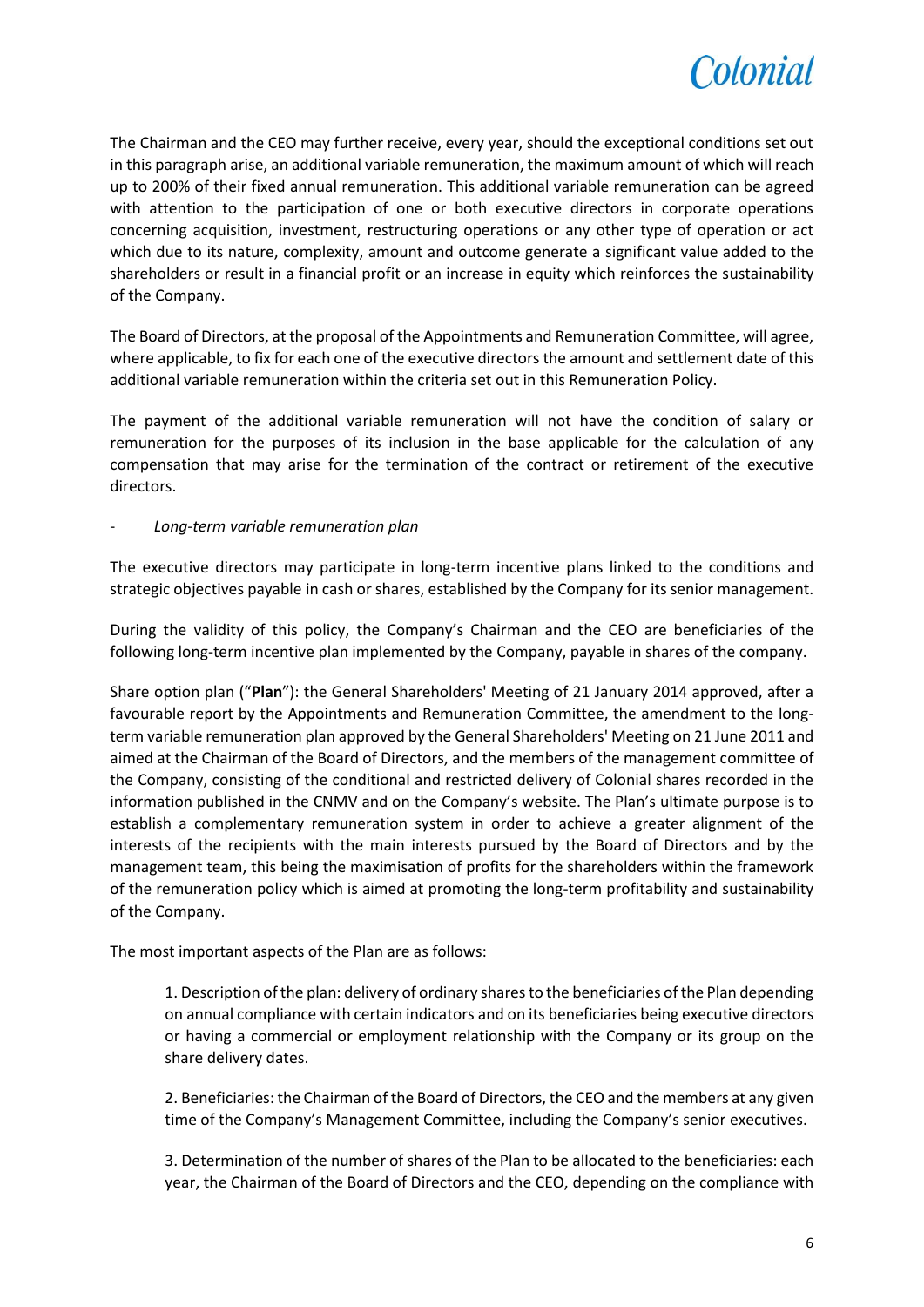

certain requirements, will be entitled to receive a maximum of 488,372 and 1,269,767 shares, respectively. However, in accordance with the provisions of Article 4 following, the maximum number of shares indicated for both the Chairman and the CEO may be incremented by a maximum of 25%, depending on the fulfilment of determined conditions as indicated in the following paragraph.

4. Conditions: The number of shares assigned to beneficiaries of the Plan will be determined by certain conditions being met, which are set by the Company and tied into its performance. In this regard, the Board of Directors on 13 May 2014, set the following conditioning factors:

- In the event that annual net cash flow ("NCF") of the Company's operations is within 95% to 105% of that forecast in the last Business Plan forecast approved by the Board of Directors, they will receive 100% of the share entitlement.

- If the NCF is lower by up to 25% of that forecast in the Business Plan, the maximum number of shares they would have a right to receive in that year will be reduced by 1.5% for each percentage point of reduction below the intended minimum NCF of 95%.

- If the NCF is higher by more than 5% of that forecast in the Business Plan, the maximum number of shares they would have a right to receive in that year will be increased by 1.5% for each percentage point over the intended maximum NCF of 105%, up to new maximum number of shares equivalent to 125% of the established number of shares.

If the NCF is lower than 25% of that forecast in the Business Plan, no shares will be received.

For the purposes of the fulfilment of these parameters, the cash flow forecast in the last Business Plan for the years 2014 and 2018 is as follows:

2014. 80 MM€ 2015. 90.3 MM€ 2016. 91.7 MM€ 2017. 94.8 MM€ 2018. 97.4 MM€

The number of shares to be delivered to the beneficiary based on these calculations will be adjusted downwards by 25% each year in the event that the *Net Asset Value* ("NAV") of the Company's shares does not increase at 4% per year in the period from 2015 to 2018. The accumulated number of shares granted will be adjusted at the end of each year to reflect this criteria. The target NAV to be obtained will be calculated on the basis of incrementing the figure obtained in the previous year at a rate of 4%.

5. Duration and Delivery: the plan will be in effect from 2015 to 2019. The Board of Directors, at the proposal of the Appointments and Remuneration Committee, will approve the annual settlement, determining in each year of the Plan, the number of shares which, if the previous year's indicators have been met, correspond to each of the beneficiaries. The shares will be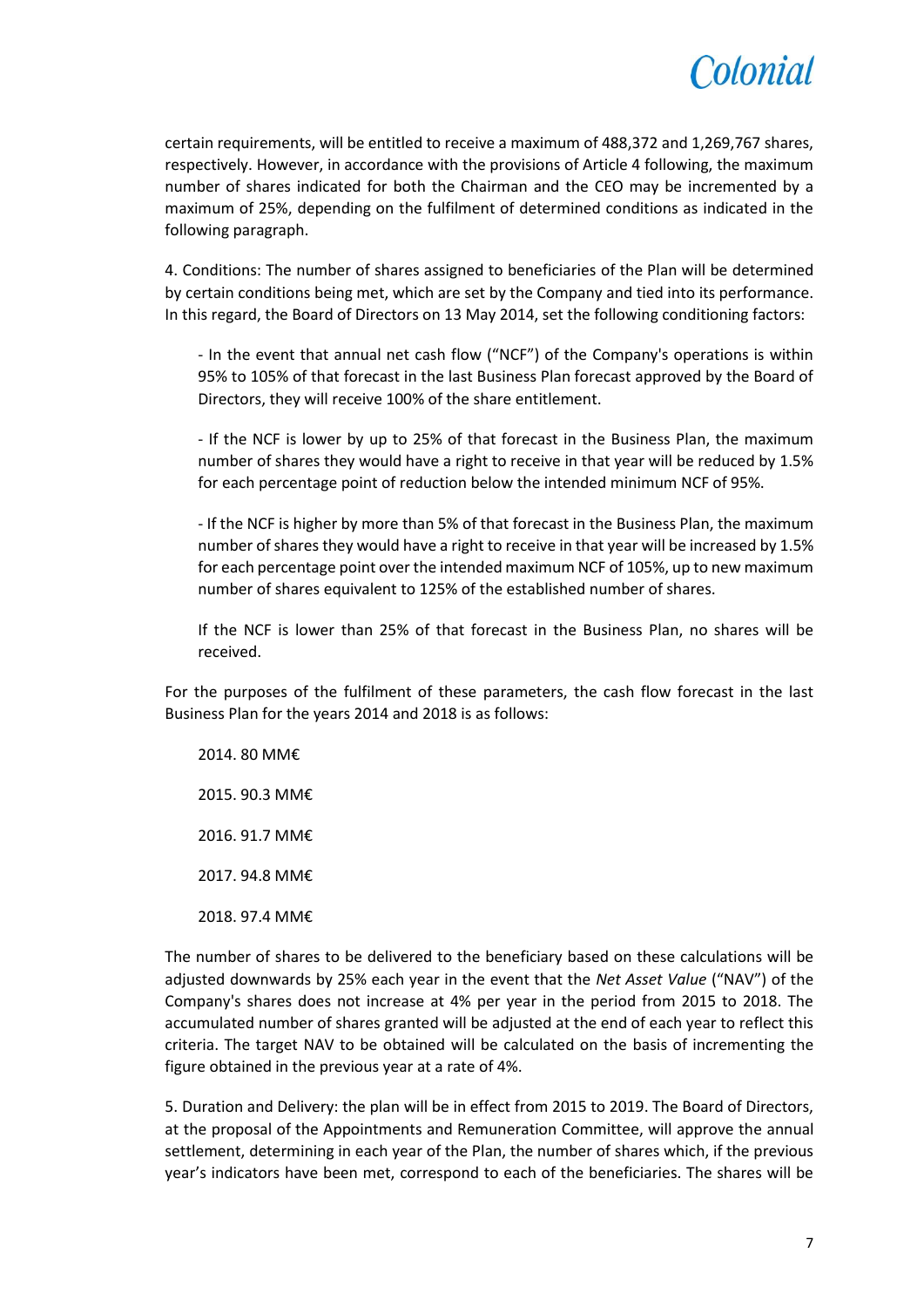

delivered between April 15 and 30 each year, and cannot be disposed of or transferred until three years after delivery, except to pay any taxes arising from their accrual. In this regard, the beneficiaries of the Plan shall be liable for the payments on account of earning or withholdings that may arise.

The delivery of the shares is conditioned to the beneficiaries of the Plan being executive directors of having an employment or mercantile relationship with the Company or the group on the dates upon which delivery occurs.

The Board of Directors, at the proposal of the Appointments and Remuneration Committee, will make the adjustments required to maintain the equivalence of the Plan's benefits, should any resolution be adopted that may negatively and substantially affect the Company's shares or that will involve a variation in the number of outstanding shares as a result of a modification of the nominal value of such shares, and in the event of a merger, integration or spin-off. In particular, in the case of an agreement by the General Shareholders' Meeting in 2016 on the proposal relating to the grouping and cancellation of shares for the consequent exchange thereof (point 18 of the Agenda), the necessary adjustments will be applied to maintain the equivalence of the Plan's benefits.

The adjustments must reflect generally accepted practices in the market for decisions such as the distribution of dividends, the exercise of existing warrants and other actions that might have a technical dilutive effect on "value per share".

In addition, the Board may resolve to wind up the plan early and deliver the maximum number of outstanding shares to each beneficiary if a "substantial liquidity event" occurs, as defined in the resolution of the General Shareholders' Meeting of 21 January 2014.

In the case that during the term of the plan, the beneficiaries were to be dismissed with no just cause, the shareholders at the general meeting were not to extend their term of office or they were removed from their positions without just cause, or reach statutory retirement age (including agreed early retirement) they will be entitled to early settlement of the plan, delivery would be made of the maximum number of undelivered shares that they would have accrued in the year of the termination, non-renewal of the term of office, unfair dismissal or statutory retirement, as well as the maximum number of shares that they would have accrued during the following years of the term of the Plan remaining until its termination.

In the event of incapacity or death of any beneficiary of the Plan, the terms of the plan shall be respected in relation to the delivery of the shares, with no early settlements, with the beneficiary or legal heirs having the right to the number of shares entitled to be received each year in accordance with the fulfilment of the indicators established to such effect for each year of accrual until the termination of the term of the Plan.

The beneficiaries of the Plan will forfeit any entitlement to such shares, together with any rights on such shares granted, in the event of fair dismissal, termination with just cause, or resignation on their own initiative, and in the event of contractual breach of confidentiality or the prohibition to offer services or competition.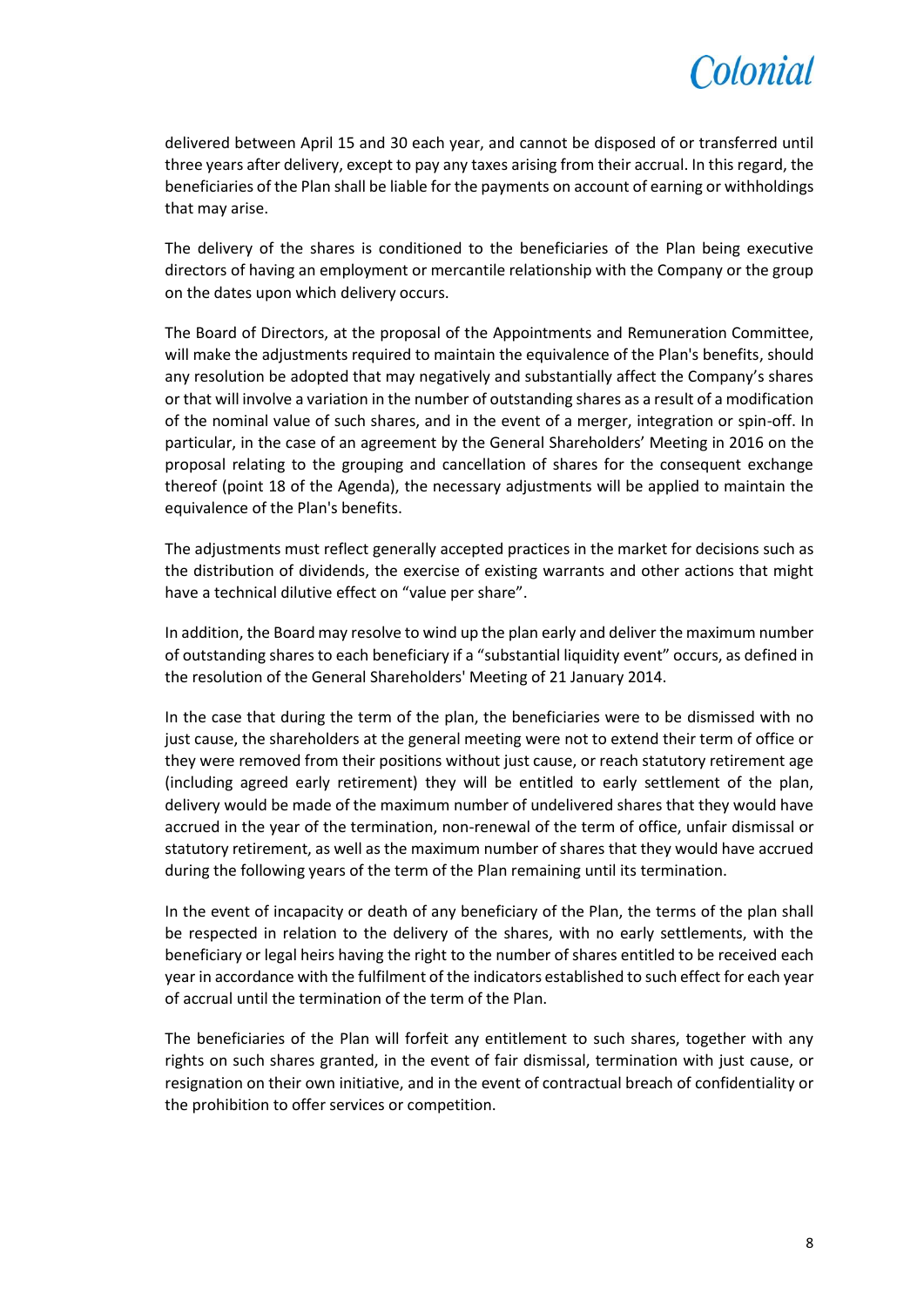

The rights that the beneficiary holds by virtue of participating in the Plan do not consolidate for the effects of remuneration or compensation and are of a personal nature and cannot be the object or transfer or encumbrance to third parties.

The Appointments and Remuneration Committee must value the degree of fulfilment of the conditions of the Plan and propose to the Board of Directors the settlement to be made. Following the award of shares, share options or other rights on shares derived from the remuneration systems, the beneficiaries of the Plan will not be allowed to transfer a number of shares equivalent to twice their annual fixed remuneration, or to exercise the share options or other rights on shares for at least three years after their award. The above condition will not apply to any shares that such director must dispose of to defray costs related to their acquisition.

Also obligatory shall be the proposal of the Appointments and Remuneration Committee for the payment of compensations rights in the event of dismissal without just cause, non-extension of the term of office by the General Shareholders' Meeting, removal from positions without just cause or reaching statutory retirement age (including agreed early retirement).

# *Social provision*

The executive directors shall be beneficiaries of a social provision scheme with defined contributions to cover retirement and, where applicable, invalidity and death, and in addition, where applicable, they may recognise coverage of defined benefits for the contingencies of invalidity and death.

The annual contributions will be, for 2016, SEVENTY FIVE THOUSAND EUROS (€75,000) for the Chairman of the Board and ONE HUNDRED THOUSAND EUROS (€100,000) for the CEO. This amount will be automatically increased in accordance with the CPI published by the Spanish National Statistics Institute, corresponding to the calendar year preceding the date of the revision, or any other official index of reference that may replace it in the future.

This system of social provision for the executive directors will recognise the consolidation of the economic rights in the event of the termination or extinction of the professional relationship prior to the occurrence of the covered contingencies, unless such terminations or extinction is due to just cause.

### *Main terms and conditions of the contracts of the executive directors*

The contracts of the Chairman and the CEO are adjusted to the provisions of this remuneration policy with the essential terms and conditions of their contracts indicated as follows.

- Duration: For both the Chairman and the CEO, the duration of the contract will be subject to the duration of the appointment as Chairman of the Company's Board of Directors or as CEO, as appropriate. In the event that the appointments as Chairman of the Board of Directors and/or CEO are extended, then the contracts will likewise automatically be extended for the corresponding period, unless otherwise agreed by the Board of Directors.
- No post-contractual agreements of non-competition, continuance in office or loyalty are contemplated.
- Compensation for termination of the contractual relationship: